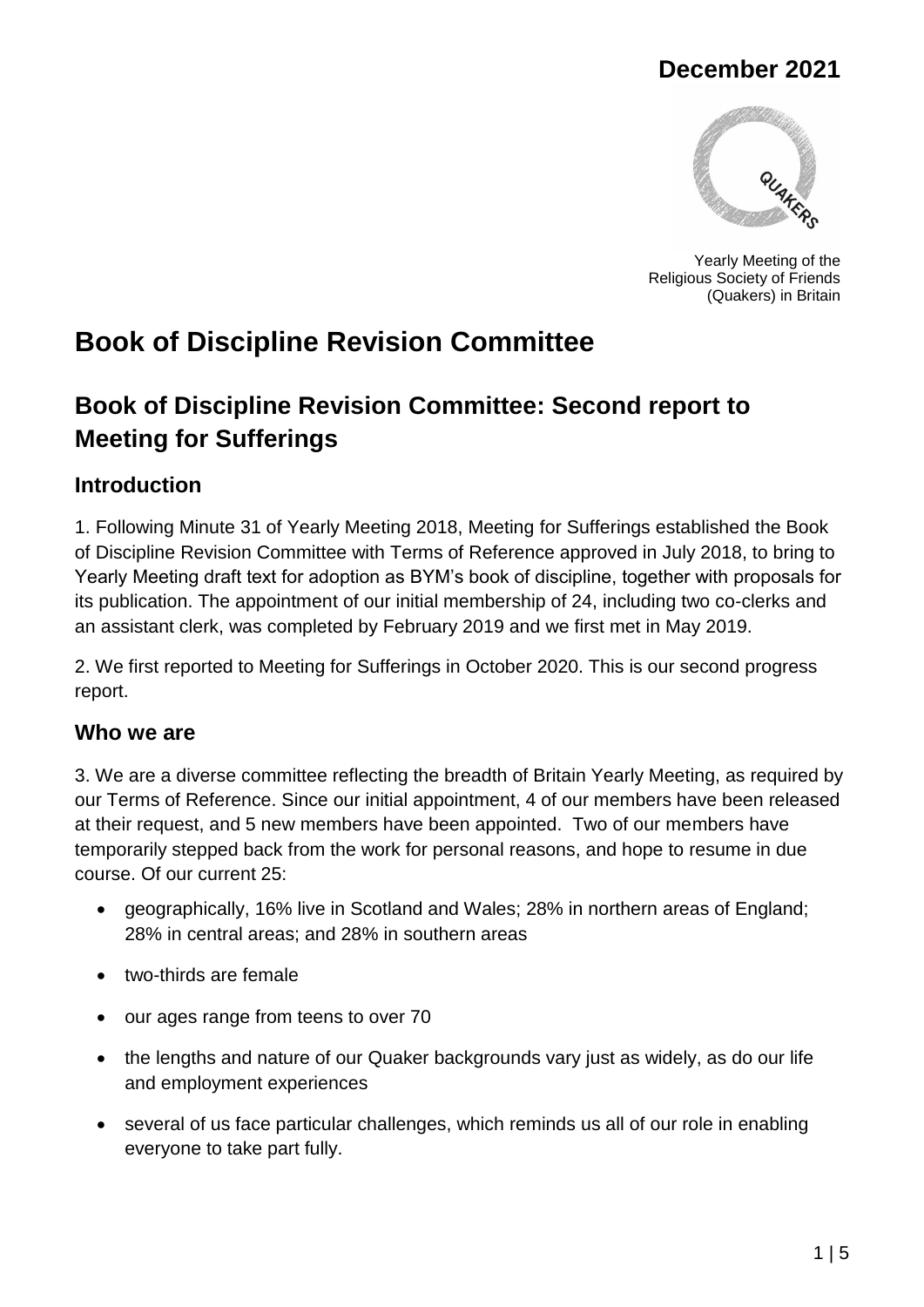## **Our work so far**

4. We have now met as a full committee 12 times, the first five as residential weekends faceto-face, and the remainder – during the coronavirus pandemic – virtually by part-weekend zoom videoconferences. During 2021 our four shortened weekend virtual meetings have been interspersed with short weekday zoom meetings for routine business, to ease extended screen fatigue. We have experimented with zoom social evenings to keep in touch with one another away from business sessions. We have also continued to work intensively in various subgroups on specific tasks, and held regular check-in zoom committee meetings to keep track of these. These efforts to maintain coordination and progress of our work, and to stay in touch with one another in the absence of face-to-face opportunities, have however proved too onerous. So for 2022 we are scaling back to a more sustainable volume of activity. We hope to meet mainly on three weekends as a full committee, two of these by zoom only and one as a face-to-face residential gathering with blended zoom facilities for those unable to attend inperson, and with other work continuing between times individually and in groups.

5. Our **previous report** described our initial steps to

- **get to know each other** as committee members in the things that are eternal, and to learn **how best to work together**
- document a set of principles for (a) our **committee processes** focussing on inclusivity, accessibility and good Quaker practice; and (b) our work in **developing content** – including spiritual underpinnings; reflecting the diversity of our community; and the language, tone and voice of the "book" as a whole
- develop a working understanding that the **purpose of the book of discipline** is to reflect who we are as a community and where we might be going; to share our Quaker story of where we have come from in order to explain why we have reached where we are; to give guidance on what it means to be Quakers in BYM, reflecting and expressing and nurturing our spiritual life and our Quaker way; and to act as a testimony to the grace of God as shown in the lived experience
- identify a range of different **audiences** for it, their expectations of it and how they might use it
- articulate seven key **interlinked common themes** that will need to be reflected in it, and five **key insights describing the unity of our Quaker way** which will run as threads through it
- clarify that the **"book" will need to appear in a variety of formats and platforms** printed, electronic, audio-visual and more, with different ways of accessing it. We have not yet decided whether there should be one or more printed volumes, nor how they should be titled, nor whether church government and anthology material should be integrated together or separated
- experiment with **exploring initial sample material** on eldership and oversight and on marriage, to test the distinction between "core" (what Quakers do and why – the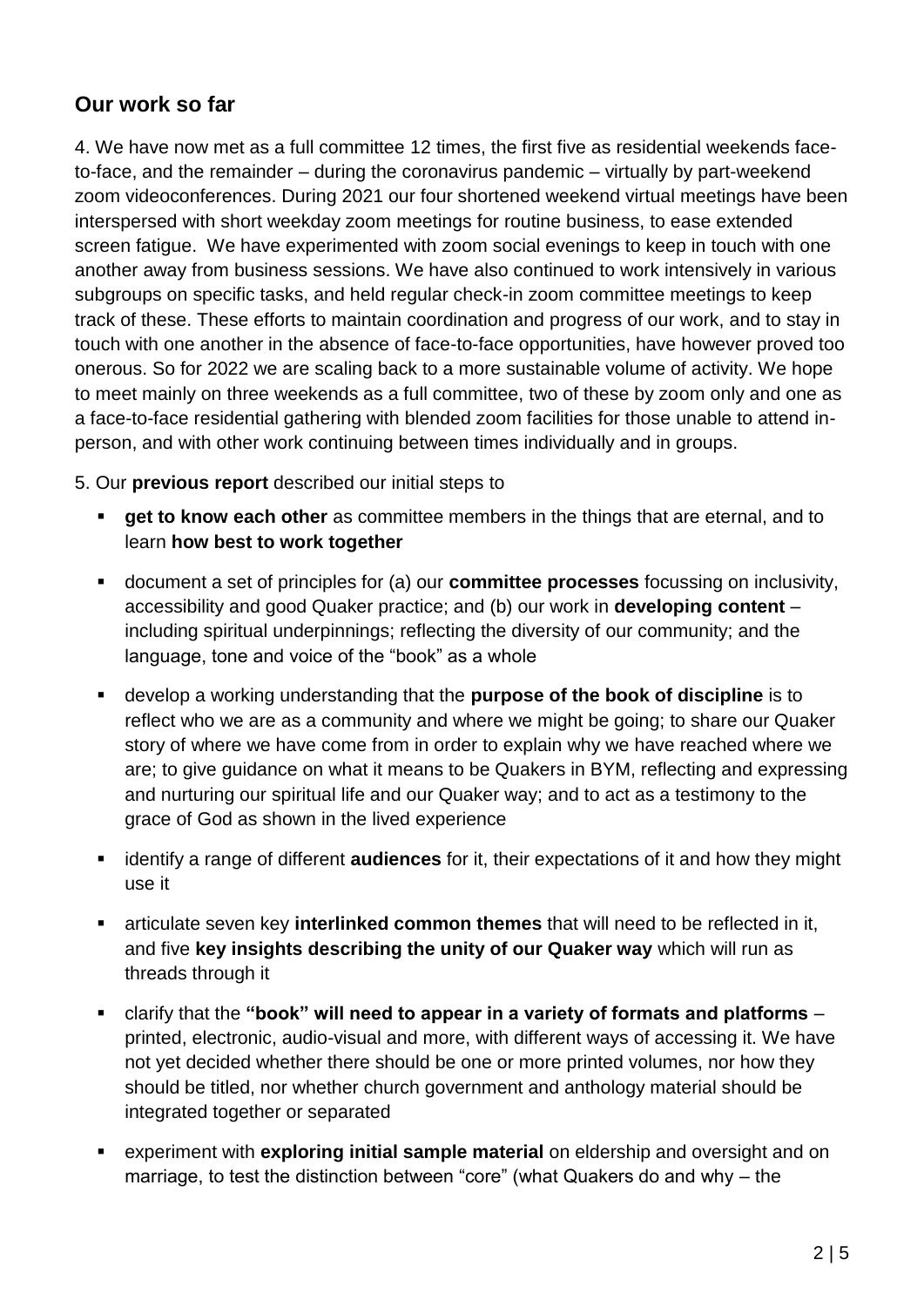spiritual basis) and "supplementary" (detail on how we do it) material in church government, and to tease out issues such as language, tone and voice

**EXECTE: engage with Friends generally** to encourage interest in our work, through activities with Woodbrooke, leading sessions at area meetings and other gatherings, setting up an online creative project, publishing "Frequently Asked Questions" and key messages, and having a presence on social media.

#### 6. **Since then**, we have

- o moved on from developing processes and principles and structures, to **preparing text**
- o drawn up a **provisional list of 26 main topics** to be covered in the new book
- o prepared substantive **first drafts on five of these: discernment, nominations, community, outreach (retitled "sharing the Quaker experience"), and trusteeship & charitable status (incorporating elements of resources/stewardship)**
- o [started drafting on two more: **testimony** and **meeting for worship for business**]
- o [begun to identify **areas which may need discernment by yearly meeting structures** before we can produce definitive content for adoption – among possible examples are **membership** and **eldership and oversight**, including terminology to be used – where we are currently keeping a "watching brief"]
- o [launched over-arching work to **review all these drafts for consistency, coherence, accessibility, and choices of language and voice** to reflect inclusivity and Quaker spiritual experience**;** and **to compile a glossary**]
- o set up a system for **tagging contributions and comments received from Friends**  across the yearly meeting, so that these can be considered when drafting relevant text
- o run six **special interest sessions at Yearly Meeting Gathering in 2021** (including one in the Welsh language), some offering creative opportunities to engage with aspects of the revision, and others giving briefings on areas of our work and updates on progress – all well attended
- o continued to receive **invitations from area and local meetings and other groups** to run sessions (often by zoom) to explain our work: 22 to date (7 in Scotland, 1 in Wales, and the rest in England or GB-wide).

## **Our next steps**

- 7. During the period ahead, we hope to
	- start drafting **text on some of the remaining main topics** not yet covered
	- continue to **review drafts for consistency, coherence, accessibility, language and voice**
	- consider how and when to consult expert Friends, central and other standing committees on **issues arising** as this work progresses; and how and when to come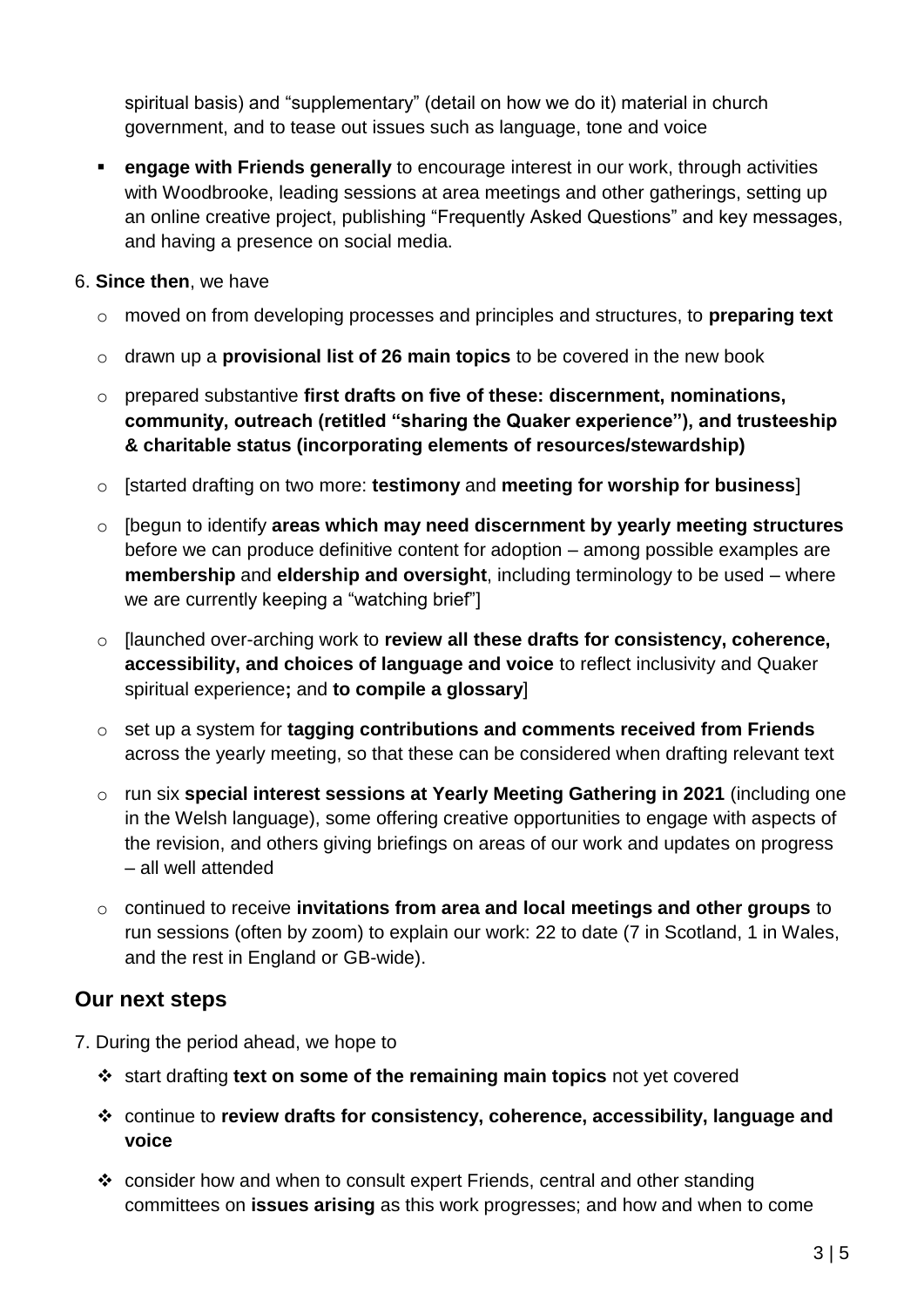back to Meeting for Sufferings and Yearly Meeting on major matters of principle requiring further corporate discernment before drafting can be completed

 accept more **invitations from area meetings and others,** by zoom or otherwise, so far as our people resources allow, and find other ways of **engaging Friends** throughout the yearly meeting.

## **How can Friends get involved?**

- 8. You can:
	- $\triangleright$  pray for and uphold the Committee
	- look at our webpage at [https://www.quaker.org.uk/resources/quaker-faith-and](https://www.quaker.org.uk/resources/quaker-faith-and-practice/revising-quaker-faith-practice)[practice/revising-quaker-faith-practice](https://www.quaker.org.uk/resources/quaker-faith-and-practice/revising-quaker-faith-practice)
	- contribute to our online creative project "Open to New Light" <https://padlet.com/bdrc/OpenToNewLight>
	- $\triangleright$  share ideas for the new book, including telling us of inspirational and helpful pieces of writing. These can be offered using an online form [https://forms.quaker.org.uk/qfp](https://forms.quaker.org.uk/qfp-idea/)[idea/](https://forms.quaker.org.uk/qfp-idea/) or by contacting the Committee Secretary, Michael Booth, at [qfp@quaker.org.uk](mailto:qfp@quaker.org.uk) or writing to Friends House.
	- $\triangleright$  engage with our social media accounts on Facebook, Instragram and Twitter (search for revisingqfp)

9. We remain immensely grateful to our Secretary and other BYM staff for all their work and support for us.

10. Our task continues to challenge us while enthusing and filling us with joy. We welcome the upholding of Meeting for Sufferings and Friends generally.

Rosie Carnall, Catherine Brewer, Michael Phipps: Co-Clerks and Assistant Clerk

Michael Booth: Secretary